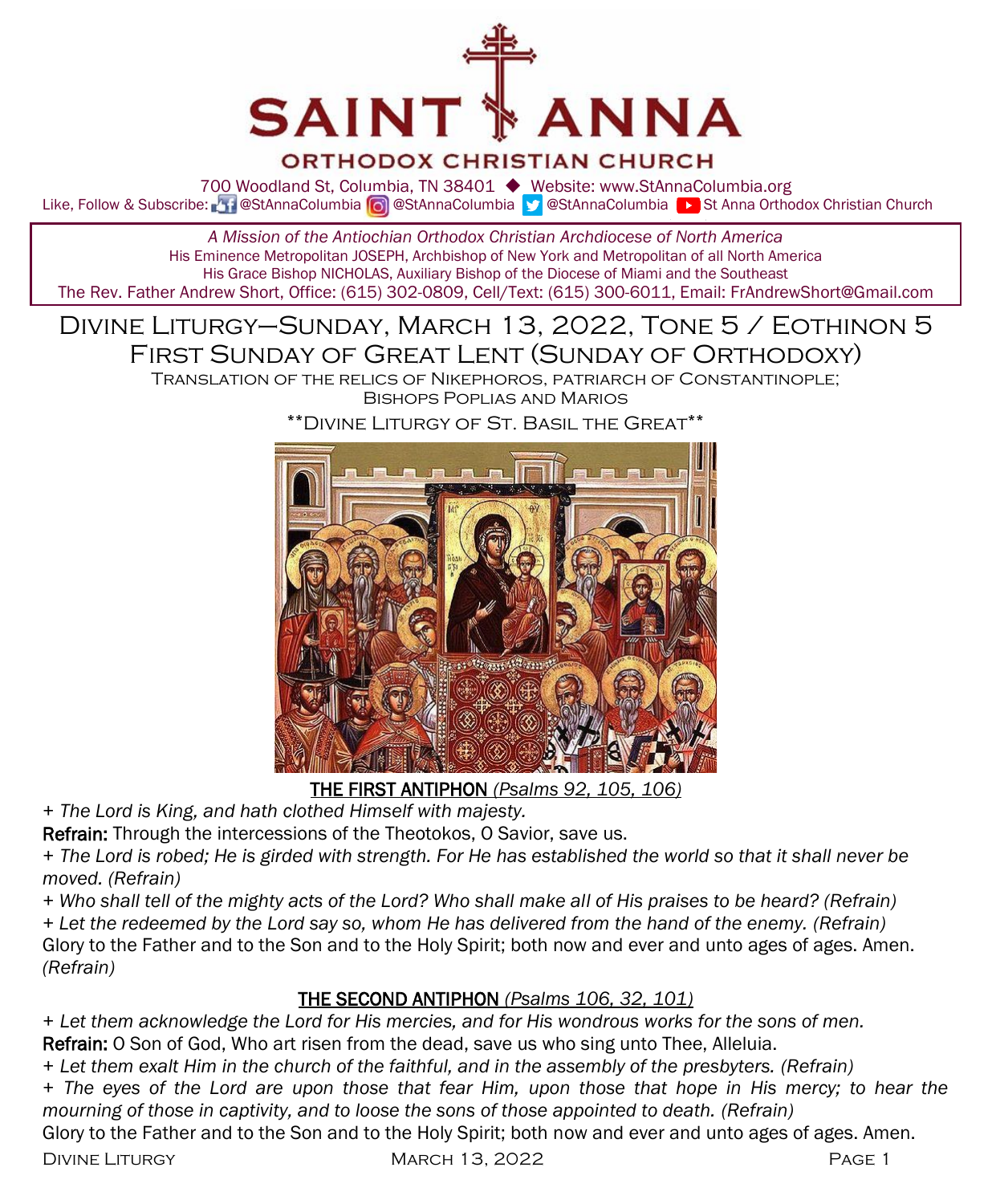#### HYMN OF ST. JUSTINIAN

Only Begotten Son and Word of God, who art immortal, Thou didst take on Thee for our salvation to be incarnate of the Holy Theotokos and ever-virgin Mary and without change was made man, and was crucified also, O Christ our God, and by Thy death hast death subdued. Who art one of the Holy Trinity, glorified with the Father and the Holy Spirit: O save, O save us.

#### THIRD ANTIPHON: APOLYTIKION OF FIRST SUNDAY OF GREAT LENT IN TONE TWO (*Psalms 68, 117, 107)*

*+ Let the heavens and the earth praise Him. This is the day which the Lord hath made; let us rejoice and be glad in it. O Lord my God, I will acknowledge Thee forever.*

Refrain: Thy pure image do we venerate, O good One, asking forgiveness of our sins, O Christ our God; for by Thine own will Thou didst ascend the Cross in Thy body, to save Thy creatures from the bondage of the enemy. Wherefore, with thankfulness we cry aloud to thee: Thou hast verily filled all with joy, since Thou didst come, O our Savior, to save the world.

#### THE EISODIKON (ENTRANCE HYMN) OF ORDINARY SUNDAYS

Come, let us worship, and fall down before Christ. O Son of God, Who art risen from the dead; Save us who sing to Thee. Alleluia.

#### RESURRECTIONAL APOLYTIKION IN TONE FIVE

Let us believers praise and worship the Word; coeternal with the Father and the Spirit, born of the Virgin for our salvation. For, He took pleasure in ascending the Cross in the flesh to suffer death; and to raise the dead by His glorious Resurrection.

#### APOLYTIKION OF ST. ANNA, Righteous Ancestor of God, Mother of the Theotokos:

O Godly-minded Anna, thou didst give birth unto God's pure mother who conceived Him Who is our Life. Wherefore, thou hast now passed with joy to thy heavenly rest, wherein is the abode of them that rejoice in glory; and thou askest forgiveness of sins for them that honor thee with love, O ever blessed one.

#### APOLYTIKION OF FIRST SUNDAY OF GREAT LENT IN TONE TWO

Thy pure image do we venerate, O good One, asking forgiveness of our sins, O Christ our God; for by Thine own will Thou didst ascend the Cross in Thy body, to save Thy creatures from the bondage of the enemy. Wherefore, with thankfulness we cry aloud to thee: Thou hast verily filled all with joy, since Thou didst come, O our Savior, to save the world.

#### KONTAKION FOR SUNDAYS IN GREAT LENT (AND AKATHIST SATURDAY) IN TONE EIGHT

To thee, our Captain, Queen of war, the battle trophies won, thy people rescued by thine aid from peril, dedicate as our offering of thanksgiving, O Theotokos, as thou hast might which none by war can overcome, from all forms of danger hast thou delivered me, that I may cry unto thee: Hail, O Virgin, unwedded Bride.

#### TRISAGION HYMN

People: *(sung)* Holy God, Holy Mighty, Holy Immortal: have mercy on us. *(Three times)*  Glory to the Father, and to the Son, and to the Holy Spirit: Now and ever, and unto ages of ages. *Amen.*  Holy Immortal: have mercy on us.

*Priest: With Strength!*

People: Holy God, Holy Mighty, Holy Immortal: have mercy on us.

### ~THE NEW TESTAMENT READINGS~

THE EPISTLE *(For the First Sunday of Great Lent)* 

*Priest: Let us attend.*

Reader: Blessed art Thou, O Lord, the God of our fathers. For Thou art just in all that Thou hast done for us.

DIVINE LITURGY CONTROLLEY MARCH 13, 2022 CONTROLLEY AND RESEXT AND RESEXT AND MARCH 13, 2022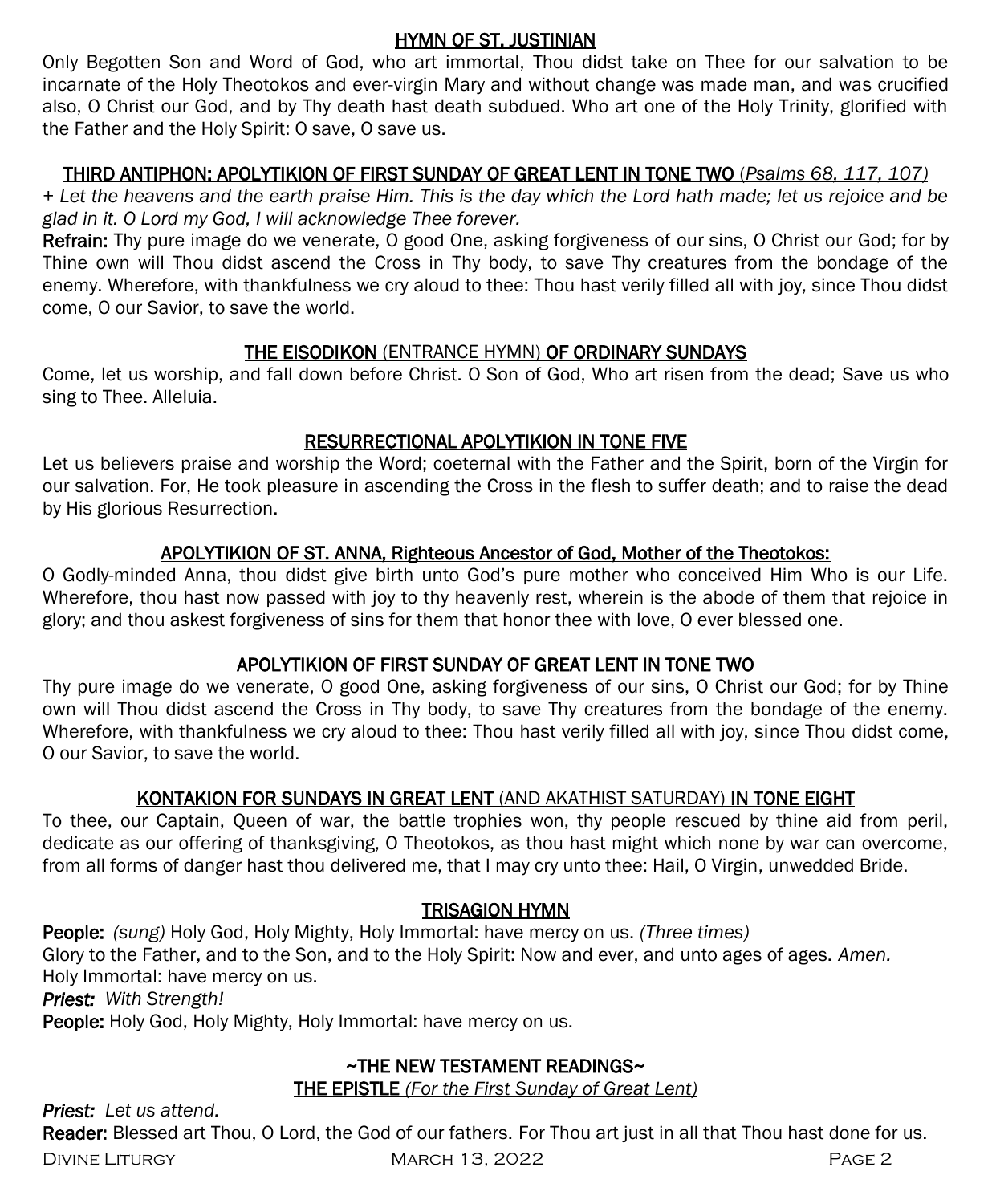#### *Priest: Wisdom.*

#### Reader: The Reading from the Epistle of St. Paul to the Hebrews. (11:24-26, 32-40)

#### *Priest: Let us attend.*

Reader: Brethren, by faith Moses, when he was grown up, refused to be called the son of Pharaoh's daughter; choosing rather to share ill-treatment with the people of God, than to enjoy the pleasures of sin for a season; esteeming the reproach of the Christ greater riches than the treasures of Egypt; for he looked to the recompense of reward. And what more shall I say? For the time would fail me if I tell of Gideon, Barak, Sampson, Jephthah, of David and Samuel and all the prophets, who through faith subdued kingdoms, worked righteousness, obtained promises, stopped the mouths of lions, quenched the power of fire, escaped the edge of the sword, from weakness were made strong, became mighty in war, and turned to flight armies of the aliens. Women received their dead by resurrection, and others were tortured, not accepting their deliverance, that they might obtain a better resurrection. And others suffered mocking and scourging, and even chains and imprisonment. They were stoned, they were sawn asunder, they were tempted, they were slain with the sword; they went about in skins of sheep and goats, being destitute, afflicted, tormented (of whom the world was not worthy), wandering in deserts and mountains, and in dens and caves of the earth. And all these, having obtained a witness through their faith, did not receive the promise, since God had foreseen something better for us, that apart from us they should not be made perfect.

#### ALLELUIA FOR THE FIRST SUNDAY OF GREAT LENT, TONE EIGHT *(Psalm 98:6,7)*

People: Alleluia, Alleluia, Alleluia.

*Reader: Moses and Aaron among His priests, and Samuel among them that call upon His name.*

People: Alleluia, Alleluia, Alleluia.

*Reader: They called upon the Lord, and He hearkened unto them.*

People: Alleluia, Alleluia, Alleluia.

#### THE GOSPEL *(For the First Sunday of Great Lent)*

*Priest: Wisdom. Stand upright. Let us hear the Holy Gospel. Peace be to all.* People: And to thy spirit.

#### *Priest: The Reading from the Holy Gospel according to St. John. (1:43-51)*

**People:** Glory to thee, O Lord, Glory to thee.

*Priest: Let us attend.* 

*At that time, Jesus decided to go to Galilee. And He found Philip and said to him, "Follow Me." Now Philip was from Bethsaida, the city of Andrew and Peter. Philip found Nathanael, and said to him, "We have found Him of Whom Moses in the Law and also the Prophets wrote, Jesus of Nazareth, the son of Joseph." Nathanael said to him, "Can anything good come out of Nazareth?" Philip said to him, "Come and see." Jesus*  saw Nathanael coming to Him, and said of him, "Behold, an Israelite indeed, in whom is no guile!" Nathanael *said to Jesus, "How do you know me?" Jesus answered him, "Before Philip called you, when you were under the fig tree, I saw you." Nathanael answered Him, "Rabbi, Thou art the Son of God! Thou art the King of Israel!" Jesus answered him, "Because I said to you, I saw you under the fig tree, do you believe? You shall see greater things than these." And Jesus said to him, "Truly, truly, I say to you, you will see heaven opened, and the angels of God ascending and descending upon the Son of man."*

People: Glory to thee, O Lord, Glory to thee.

#### CHERUBIC HYMN

We who mystically represent the cherubim, and who sing to the life-giving Trinity the thrice holy hymn, let us now lay aside all earthly cares, that we may receive the King on all who comes invisibly up borne by the angelic host. *Alleluia.*

#### THE NICENE CREED

I believe in one God, the Father Almighty, Maker of heaven and earth, and of all things visible and invisible; And in one Lord Jesus Christ, the Son of God, the Only-begotten, Begotten of the Father before all worlds,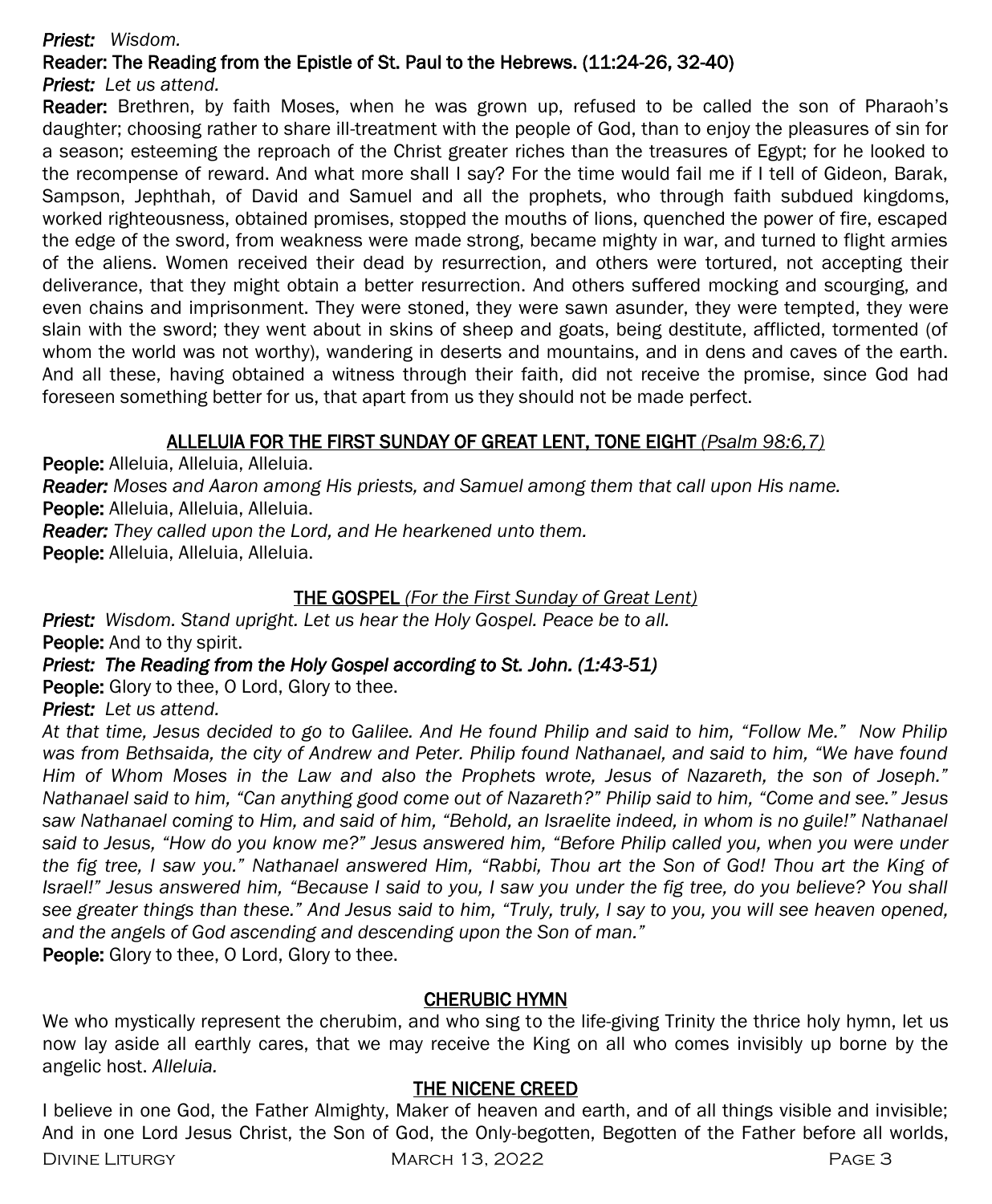Light of Light, Very God of Very God, Begotten, not made; of one essence with the Father, by whom all things were made: Who for us men and for our salvation came down from heaven, And was incarnate of the Holy Spirit and the Virgin Mary, and was made man; And was crucified also for us under Pontius Pilate, and suffered and was buried; And the third day He rose again, according to the Scriptures; And ascended into heaven, and sitteth at the right hand of the Father; And He shall come again with glory to judge the quick and the dead, Whose kingdom shall have no end. And I believe in the Holy Spirit, the Lord, and Giver of Life, Who proceedeth from the Father, Who with the Father and the Son together is worshipped and glorified, Who spake by the Prophets; And I believe in One Holy Catholic and Apostolic Church. I acknowledge one Baptism for the remission of sins. I look for the Resurrection of the dead. And the Life of the world to come. *Amen.*

#### ST. BASIL LITURGY MEGALYNARION

All creation rejoiceth in thee, O thou who art full of grace: the angelic hosts and the race of men. O hallowed temple and spiritual paradise, glory of virgins, of whom God was incarnate and became a little child, even our God who is before all the ages; for he made thy womb a throne, and thy body more spacious than the heavens. All creation rejoiceth in thee, O thou who art full of grace. Glory to thee.

#### THE LORD'S PRAYER

Our Father, who art in heaven, hallowed be thy Name; thy kingdom come; thy will be done on earth, as it is in heaven. Give us this day our daily bread; and forgive us our trespasses, as we forgive those who trespass against us; and lead us not into temptation but deliver us from evil.

#### PRE-COMMUNION PRAYER – A PRAYER OF ST. JOHN CHRYSOSTOM

I believe, O Lord, and I confess that thou art truly the Christ, the Son of the living God, who didst come into the world to save sinners, of whom I am chief. And I believe that this is truly thine own immaculate Body, and that this is truly thine own precious Blood. Wherefore I pray thee, have mercy upon me and forgive my transgressions both voluntary and involuntary, of word and of deed, of knowledge and of ignorance; and make me worthy to partake without condemnation of thine immaculate Mysteries, unto remission of my sins and unto life everlasting. *Amen.*

Of thy Mystic Supper, O Son of God, accept me today as a communicant: for I will not speak of thy Mystery to thine enemies, neither will I give thee a kiss as did Judas; but like the thief will I confess thee: Remember me, O Lord, in thy Kingdom. Not unto judgment nor unto condemnation be my partaking of thy Holy Mysteries, O Lord, but unto the healing of soul and body.

#### THE COMMUNION HYMN - KOINONIKON – Psalm 32:1-4

Refrain: Rejoice in the Lord, O ye righteous; praise is meet for the upright.

*1). Give praise to the Lord with the harp, chant unto Him with the ten-stringed psaltery. (Refrain)*

- *2). Sing unto Him a new song, chant well unto Him with jubilation. (Refrain)*
- *3). For the word of the Lord is true, and all His works are in faithfulness. (Refrain) Alleluia.*

*Priest: With the fear of God and faith and love, draw near.*

People: Blessed is he that cometh in the Name of the Lord. God is the Lord and hath appeared unto us.

#### THE PEOPLE'S COMMUNION HYMN

Receive me today, O Son of God, as partaker of Thy mystical supper; for I will not speak, for I will not speak of Thy mystery to Thine enemies, neither will I give Thee a kiss as did Judas; but like the thief will I confess Thee. Remember me, O Lord, remember me, O Lord, in Thy Kingdom.

#### POST-COMMUNION HYMN

We have seen the true light; we have received the heavenly Spirit. We have found the true faith worshipping the undivided Trinity, who hath saved us.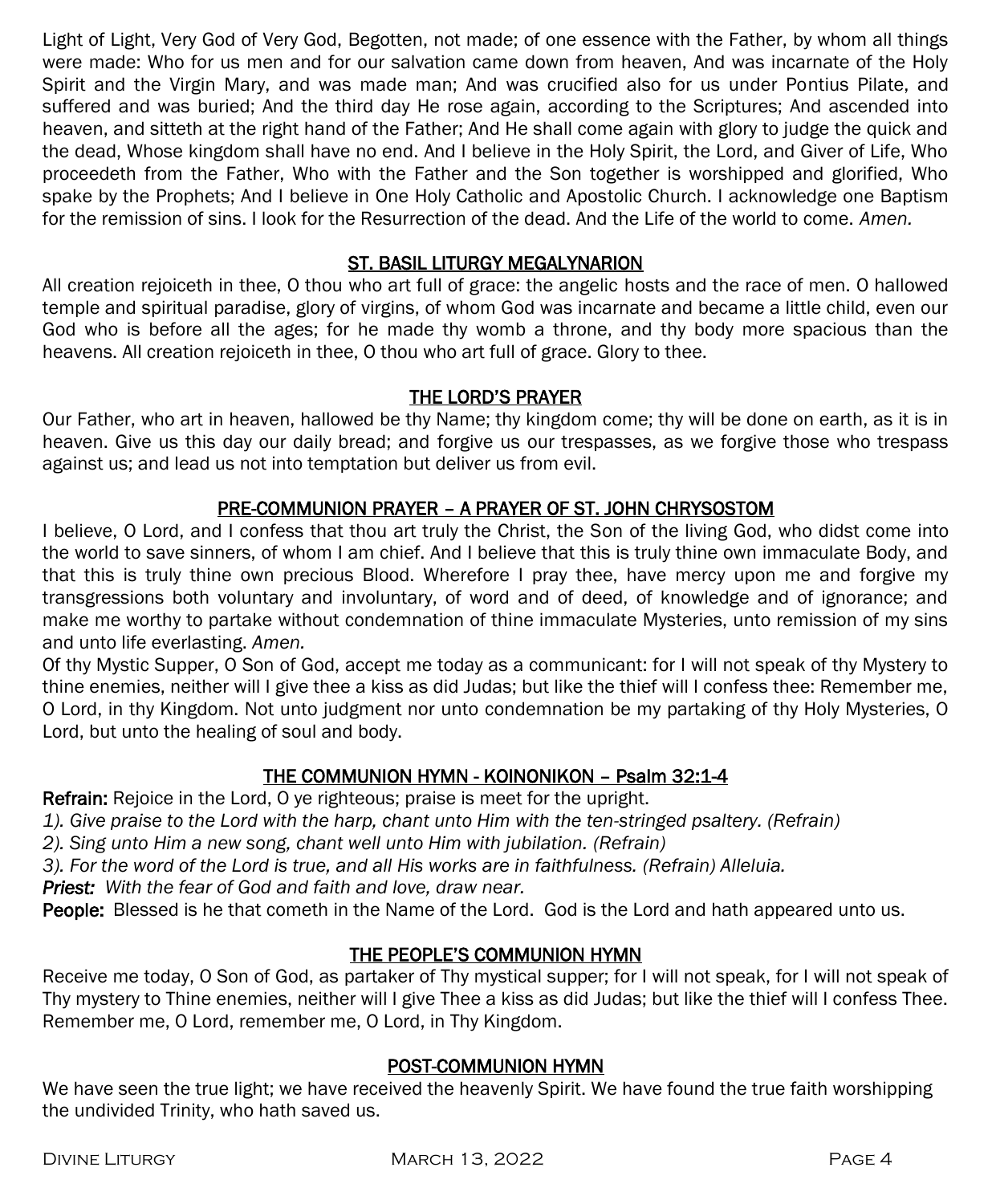#### LET OUR MOUTHS BE FILLED

Let our mouths be filled with Thy praise, O Lord that we may sing of Thy glory. For Thou hast made us worthy to partake of Thy holy, divine, immortal, and life creating mysteries. Keep us in Thy holiness that all the day we may meditate upon Thy righteousness. Alleluia. Alleluia. Alleluia.

# \*\*THE PROCESSION OF THE HOLY ICONS\*\*

#### APOLYTIKION OF THE FIRST SUNDAY OF GREAT LENT IN TONE TWO

Thy pure image do we venerate, O good One, asking forgiveness of our sins, O Christ our God; for by Thine own will Thou didst ascend the Cross in Thy body, to save Thy creatures from the bondage of the enemy. Wherefore, with thankfulness we cry aloud to thee: Thou hast verily filled all with joy, since Thou didst come, O our Savior, to save the world.

#### THE SYNODICON: THE AFFIRMATION OF THE ORTHODOX FAITH

As the Prophets beheld, as the Apostles have taught, as the Church has received, as the Teachers have dogmatized, as the universe has agreed, as Grace has shown forth, as Truth has revealed, as falsehood has been dissolved, as Wisdom has presented, as Christ has awarded: thus we declare, thus we assert, thus we preach Christ our true God, and honor His Saints in words, in writings, in thoughts, in sacrifices, in churches, in Holy Icons; on the one hand worshiping and reverencing Christ as God and Lord; and on the other hand honoring as true servants of the same Lord of all, and accordingly offering them veneration.

This is the Faith of the Apostles; this is the Faith of the Fathers; this is the Faith of the Orthodox; this is the Faith which has established the universe!

# St. Anna Announcements

Welcome to our Visitors – We're glad you're here! Please join us after the morning services for Coffee Hour so we can meet you and know you better.

Receiving Holy Communion unites us with Our Lord Jesus Christ, His unoriginated Father, the Holy Spirit, our Bishop, and the Church, both in heaven and on earth. To commune signifies a commitment to Holy Orthodox Christianity and that all communicants share this common Apostolic Faith. As such, only those who are members in good standing of the Holy Orthodox Christian Church and who have prepared themselves through prayer, fasting and regular confession may receive the Eucharist. All those present today, including non-Orthodox, are invited to receive the Blessed Bread from the acolytes or clergy as a sign of our friendship.

#### UPCOMING SERVICES:

Sunday, March 13: Orthros (9am) and Divine Liturgy (10am) – *Orthodoxy Sunday* Sunday, March 13: Sunday of Orthodoxy Vespers (6pm) - (St. Ignatius Orthodox Church, Franklin, TN) Wednesday, March 16: Pre-Sanctified Divine Liturgy (6:00pm) Friday, March 18: Little Compline with the Akathist Hymn (6:30pm) Saturday, March 19: Great Vespers (5pm) Sunday, March 20: Orthros (9am) and Divine Liturgy (10am) – *St. Gregory Palamas* Wednesday, March 23: Pre-Sanctified Divine Liturgy (6:00pm) Friday, March 25: *Vesperal Divine Liturgy (*6:00pm) – *Feast of the Annunciation* Saturday, March 26: Great Vespers (5pm) Sunday, March 27: Orthros (9am) and Divine Liturgy (10am) – *Sunday of the Cross* Wednesday, March 30: Pre-Sanctified Divine Liturgy (6:00pm)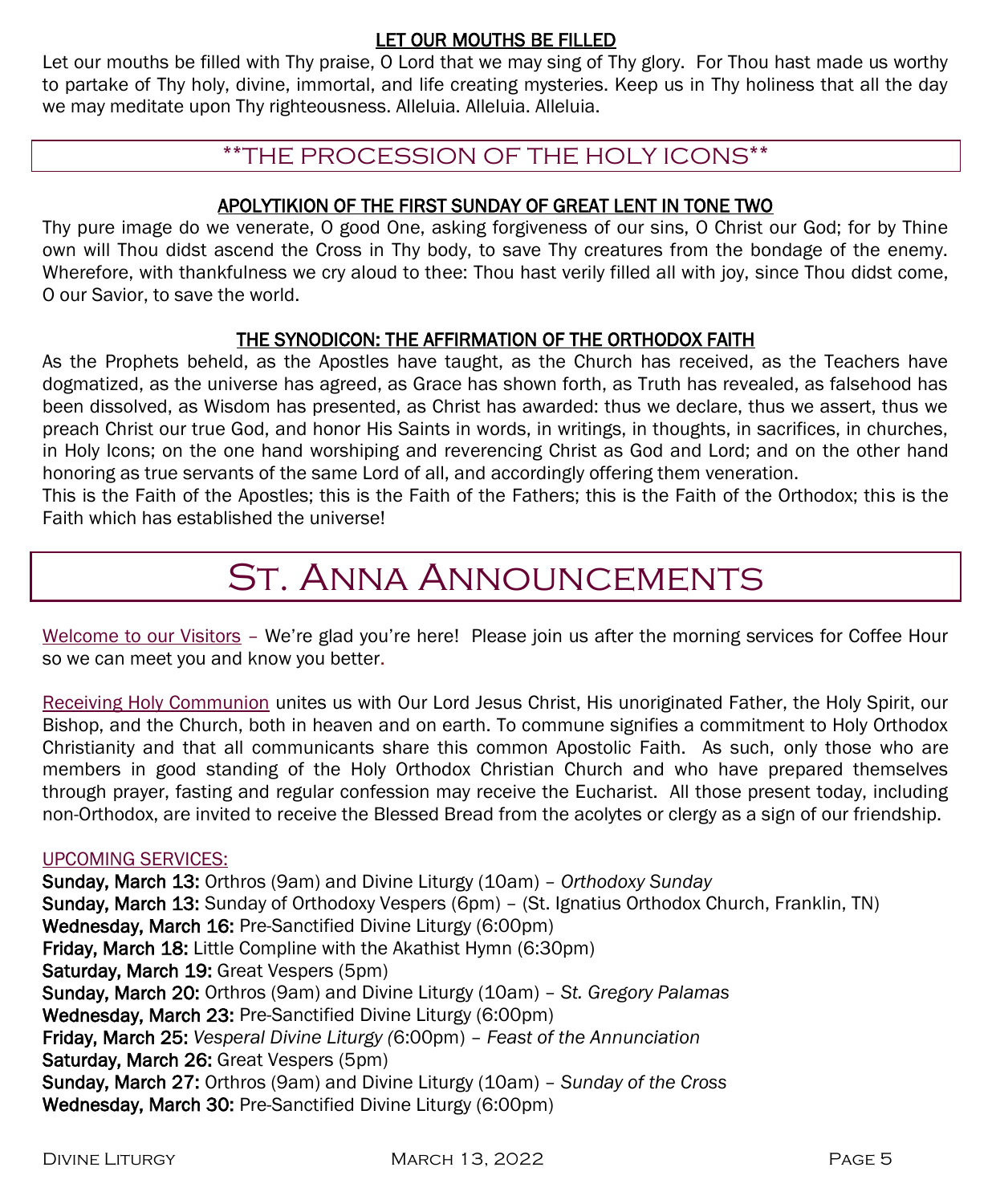| <b>SERVICE</b>        | <b>ACOLYTES</b>                                                                                                       | <b>PROSPHORA</b>         |                          | <b>EPISTLE READER</b>                                                                | <b>CHURCH CLEANING</b>  |
|-----------------------|-----------------------------------------------------------------------------------------------------------------------|--------------------------|--------------------------|--------------------------------------------------------------------------------------|-------------------------|
| Sun, Mar 13           | St. Raphael                                                                                                           | Ben/Hannah Kelley (B)    |                          | Dayle Lemon                                                                          | Julie, Lisa, Jenny, Amy |
| Sun, Mar 20           | St. Herman                                                                                                            | Ben/Hannah Kelley (F)    |                          | Mary Hannah Kelley                                                                   | Weaver, Hill            |
| Fri. Mar 25           | ALL AVAILABLE                                                                                                         | Arlin & Cathy Troyer (F) |                          | Nancy Webster                                                                        | N/A                     |
| Sun, Mar 27           | St. Raphael                                                                                                           | Ben/Hannah Kelley (F)    |                          | Jenny Emerson                                                                        | Cox, Basil, Walt        |
| <b>Acolyte Teams:</b> | <b>St. Raphael Team</b><br>Leader - Steve Cox<br>Andrew Webster<br>Adrian Hill<br>Jesse Cox<br><b>Theodore Thomas</b> |                          | Ben Weaver<br>Jaden Kent | <b>St. Herman Team</b><br>Leader - Brian Weaver<br>Kellen Stephens<br>Kanen Stephens | å                       |
|                       |                                                                                                                       |                          |                          |                                                                                      |                         |

| Special Days THIS WEEK - May God Grant You Many Years! |                                              |                                                                                                |  |
|--------------------------------------------------------|----------------------------------------------|------------------------------------------------------------------------------------------------|--|
| Saint's Days:                                          | Brian Weaver<br>Steve Cox<br>Danielle Thomas | March 17 - St. Patrick of Ireland<br>March 17 - St. Patrick of Ireland<br>March 19 - St. Daria |  |

#### PLEASE SAVE THESE DATES:

1.) Teen SOYO Meeting – TODAY March 13 (11:45am)

2.) St. Anna Men's Night Out –THIS Tuesday, March 15 (6pm)– *Pita Plus Gyros, 1005 1/2 Carmack Blvd, Columbia –* Get meal to-go and then return to church to view the Orthodox movie – "The Island" 3.) St. Anna Women's Luncheon – NEXT Sunday, March 20 (Noon) - *B's Salty & Sweet (101 N James M Campbell Blvd, Suite #7, Columbia, TN) Inside the Factory at Columbia*

Sunday of Orthodoxy Vespers - TONIGHT (6pm) Hosted by St. Ignatius Orthodox Church (3535 St. Ignatius Lane, Franklin, TN 37064) Each family or individual has been asked to bring a fasting finger food to share.



Men's Night Out, THIS TUESDAY, March 15, 6pm - There is a very meaningful and impactful Orthodox Christian film called "The Island" that is very appropriate to see during Lent. We will meet at Pita Plus on Tuesday at 6:00pm (1005 1/5 Carmack Blvd, Columbia, TN 38401) but instead of eating there we will order our fasting dinners "to-go" and take them back to St Anna and then watch this film there while we're eating our dinners. This movie is worth seeing annually, especially during Lent. All St. Anna men are urged to join us Tuesday.

DOMSE Young Adult Fellowship (Ages 19-35) Lenten Retreat – Saturday, March 19 at St. Ignatius Orthodox Church. Guest Speaker – His Grace Bishop NICHOLAS - https://domse.org/event/yaf2022lentenretreat/

Antiochian Women's Month – Every year in the Antiochian Orthodox Christian Archdiocese of North America,

the month of March is designated by our Metropolitan as Antiochian Women's Month. Since the establishment of the Antiochian Women's organization, the women of our Archdiocese have been organized to serve our local churches in many ways and have collected a special offering each year toward projects identified by the Metropolitan. This year, during the month of March, the women of our church have volunteered to read the Epistle Lesson during the Divine Liturgy and a special offering will be collected on March 20 for the expansion and development of 3 very needful facilities to be located at Antiochian Village in western Pennsylvania which will include a new cathedral along with a monastery, a home for our retired Hierarchs and a crypt in the cathedral where our hierarchs will repose including St. Raphael.

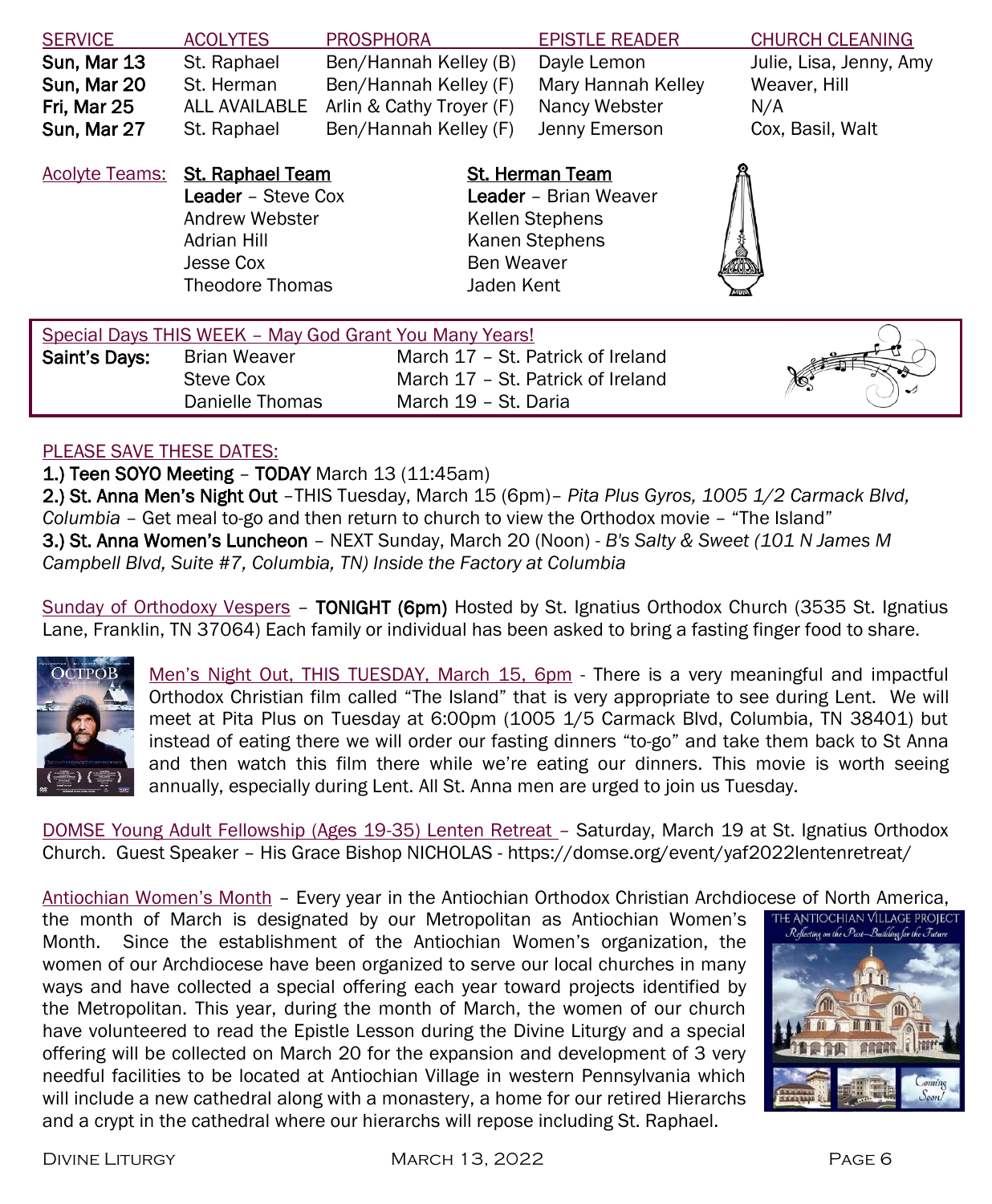'Man of God' to Hit U.S. Theaters NEXT MONDAY on March 21 - The life of St. Nektarios of Aegina is coming to



800 movie theaters across the U.S. for one night only: Monday, March 21, 2022. "Man of God" has received rave reviews in preview screenings across the globe. A bishop of the common people, the popularity of St. Nektarios provoked the jealousy of the clergy in Alexandria, Egypt and as a result, he was expelled. In contrast to his religious "superiors," St. Nektarios cared for the poor, taught peasant girls to read and write, and performed miracles. In spite of the unjust hatred of his enemies, he still loved all, living the Word of God. Additionally, St. Nektarios composed the famous hymn "O Pure Virgin." Find the movie theater closest to you and book your tickets before they're gone. https://www.fathomevents.com/events/Man-of-God

### Great Lent and Holy Week Services Books

1. The Divine Services of Great Lent – (\$25 - Produced locally and available on the back table of the church) This Book contains the Lenten Services beginning with Forgiveness Vespers through the Liturgy for St. Lazarus - the Saturday before Palm Sunday. Also included, are the Lenten Calendar and Lenten Lectionary – including the Epistle and Gospel Readings for each day and the Fasting Guidelines from the Typikon.

2. The Services of Great and Holy Week and Pascha: According to the Use of the Antiochian Orthodox Archdiocese of North America. This service book contains all the services during Holy Week and are available for purchase from Fr. Andrew. Please let him know of your need.

# The Akathist Hymn on Fridays During Great Lent

The Akathist Hymn is a profound, devotional poem, which sings the praises of the Holy Mother and Ever-Virgin Mary. It is one of the most beloved services in the Orthodox Church. It was composed in the imperial city of Constantinople, "the city of the Virgin," by St. Romanos the Melodist, who reposed in the year 556. The Akathist Hymn has proven so popular in the liturgical life of the Church that many other hymns have been written following its format. These include Akathists to Our Lord Jesus Christ, to the Cross, and to many Saints. The Akathist hymn consists of praises directed to the Mother of God, beginning with the salutation of the Archangel Gabriel: "Rejoice." As the hymn is chanted all of the events related to our Lord's Incarnation pass before us for our contemplation. The Archangel Gabriel marvels at the Divine self-emptying and the renewal of creation which will occur when Christ comes to dwell in the Virgin's womb.



The unborn John the Baptist prophetically rejoices. The shepherds recognize Christ as a blameless Lamb, and rejoice that in the Virgin "the things of earth join chorus with the heavens." The pagan Magi following the light of the star, praise Her for revealing the light of the world. The word "akathistos" means "not sitting," i.e., standing; normally all participants stand while it is being prayed. The hymn is comprised of 24 stanzas, arranged in an acrostic following the Greek alphabet. The stanzas alternate between long and short. Each short stanza is written in prose and ends with the singing of "Alleluia." Each longer stanza ends with the refrain: "Rejoice, O Bride Unwedded." The first part of the hymn is about the Annunciation to the Virgin Mary by the Angel. It describes Mary's surprise at the news, her visit to her mother and Joseph's doubts as to her innocence. The second part is about the birth of Christ, the worship of the Shepherds and Magi, the flight to Egypt and the visit to Saint Simeon in the Temple. In the third part the hymn directs our attention to the renewal of the world by Christ's coming, and the amazement of the Angels and the wise men at the sight of the Incarnation of God's Son. The fourth and the last part is once more a lyric and rhetorical appraisal of Virgin Mary, whom the poet adorns with the most beautiful of adjectives asking her to accept his poetical offering and to intercede for the salvation of human race from the earthly sin.

https://www.goarch.org/lent-articles/-/asset\_publisher/jmeEaN3ENwrl/content/the-akathist-hy-1?inheritRedirect=false